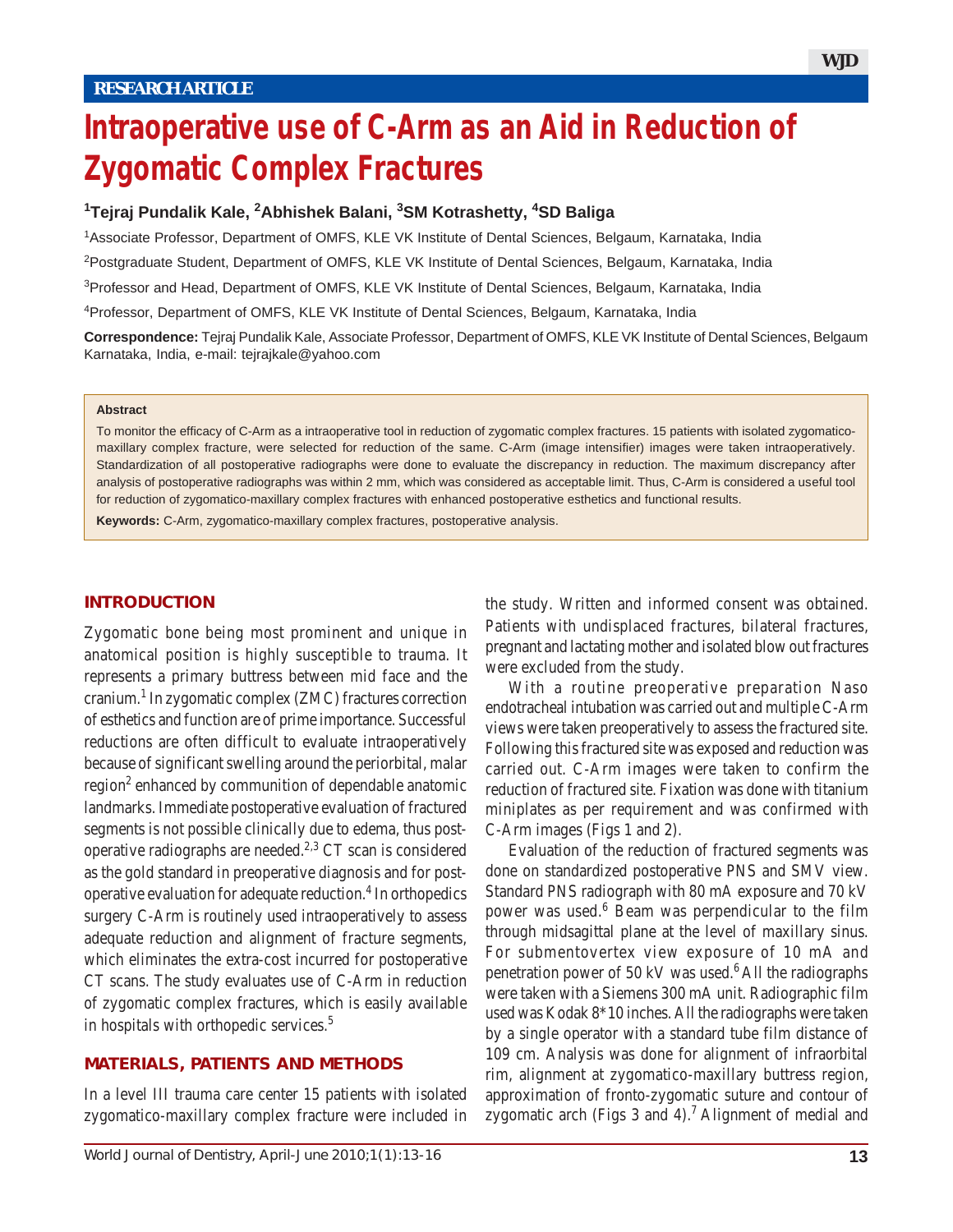

**Fig. 1:** Postoperative C-Arm view (buttress fixation)



**Fig. 2:** Postoperative C-Arm view (arch elevation)

**Fig. 3:** Postoperative PNS analysis



**Fig. 4:** Postoperative SMV analysis

lateral portions of the infraorbital rim was measured with a millimeter ruler. In case of discontinuity, the lateral portion of the rim was scored certain distance above or below the medial portion, by extrapolating the outline of normal side tracing to the fractured site, change was recorded. Amount of displacement of zygomatico-maxillary complex is showed in relation to the alveolar process. An acetate tracing of nonfractured site was reversed and placed over the fractured site to assist the determination of this value. The difference in position was recorded. Separation of the fronto-zygomatic suture was measured in millimeters with a caliper and ruler.

Contour of the zygomatic arch was compared with contralateral side and was classified as aligned, displaced laterally or displaced medially.

A difference of  $> 2$  mm between the treated and nonfractured side was considered significant and inadequately reduced.<sup>7</sup>

# **RESULTS**

Of the 15 patients 5 patients had radiographic evidence of infraorbital rim fracture, 4 were undisplaced and clinically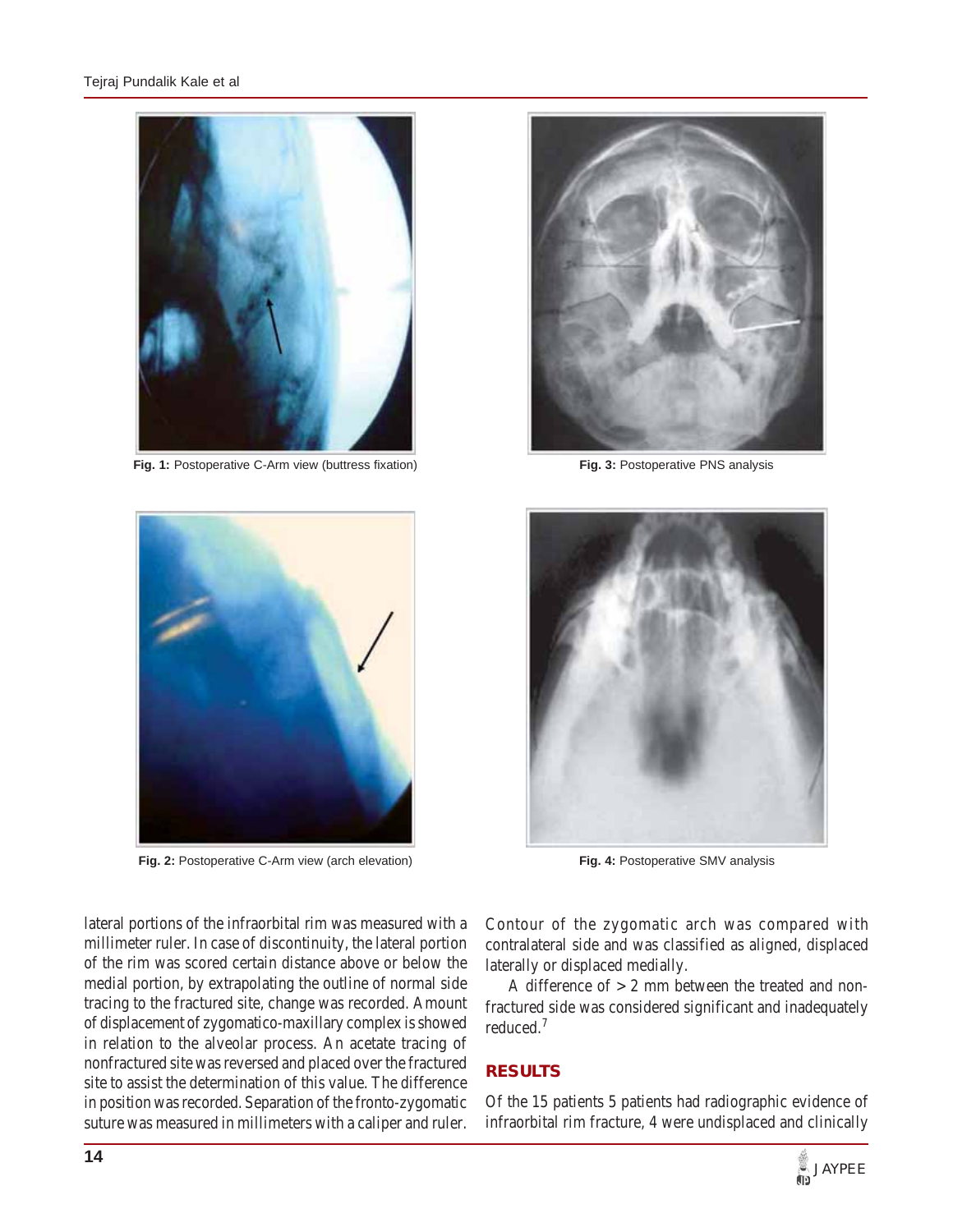| S. no.         | Patient details   | Alignment of infraorbital rim |                   |                | Contour of zygomatico-maxillary buttress |            |                   |
|----------------|-------------------|-------------------------------|-------------------|----------------|------------------------------------------|------------|-------------------|
|                |                   | Cont.                         | Non cont.<br>(mm) |                | Aligned                                  | Rotated    |                   |
|                |                   |                               | (Superiorly)      | (Inferiorly)   |                                          | Superiorly | <b>Inferiorly</b> |
| 1              | 30 yr/M           | Yes                           |                   |                |                                          | $1$ mm     |                   |
| $\overline{2}$ | 45 yr/M           | Yes                           |                   |                |                                          | $0.5$ mm   |                   |
| 3              | 44 yr/M           | <b>No</b>                     |                   | $1.5$ mm       |                                          |            | $1 \text{ mm}$    |
| $\overline{4}$ | 36 yr/M           | Yes                           |                   |                | Aligned                                  |            |                   |
| 5              | $28$ yr/M         | <b>No</b>                     |                   | $0.5$ mm       | Aligned                                  |            |                   |
| 6              | 31 yr/M           | <b>No</b>                     |                   | $1 \text{ mm}$ |                                          |            | $1$ mm            |
| $\overline{7}$ | $25 \text{ yr/M}$ | <b>No</b>                     |                   | $0.5$ mm       |                                          |            | $1 \text{ mm}$    |
| 8              | $23 \text{ yr/M}$ | <b>Yes</b>                    |                   |                |                                          |            | $0.5$ mm          |
| 9              | 37 yr/M           | <b>Yes</b>                    |                   |                |                                          |            | $0.5$ mm          |
| 10             | 33 yr/F           | <b>Yes</b>                    |                   |                |                                          |            | $1 \text{ mm}$    |
| 11             | 28 yr/M           | <b>Yes</b>                    |                   |                |                                          |            | $1 \text{ mm}$    |
| 12             | 24 yr/M           | <b>No</b>                     |                   | $0.5$ mm       | Aligned                                  |            |                   |
| 13             | $31 \text{ yr/M}$ | <b>Yes</b>                    |                   |                |                                          | $0.5$ mm   |                   |
| 14             | 33 yr/F           | <b>Yes</b>                    |                   |                | Aligned                                  |            |                   |
| 15.            | 29 yr/F           | Yes                           |                   |                |                                          |            | $1$ mm            |

#### **Table 1:** Postoperative PNS analysis

#### **Table 2:** Postoperative PNS and SMV analysis

| Patient<br>no. | Patient details   | Approx. of F-Z suture |             | Contour of zygomatic arch |                           |                          |  |
|----------------|-------------------|-----------------------|-------------|---------------------------|---------------------------|--------------------------|--|
|                |                   |                       |             | Aligned                   | <b>Bowed</b><br>laterally | <b>Bowed</b><br>medially |  |
| $\mathbf{1}$   | 30 yr/M           | -                     | No (1 mm)   | Aligned                   |                           | <b>Bowed medially</b>    |  |
| $\overline{2}$ | 45 yr/M           | Yes                   |             |                           |                           |                          |  |
| 3              | 44 yr/M           | Yes                   |             |                           | <b>Bowed laterally</b>    |                          |  |
| $\overline{4}$ | 36 yr/M           | Yes                   |             | Aligned                   |                           |                          |  |
| 5              | $28 \text{ yr/M}$ |                       | No(1 mm)    | Aligned                   |                           |                          |  |
| 6              | $31 \text{ yr/M}$ | Yes                   |             | Aligned                   |                           |                          |  |
| $\overline{7}$ | $25 \text{ yr/M}$ | Yes                   |             | Aligned                   |                           |                          |  |
| 8              | 23 yr/M           | -                     | No (0.5 mm) | Aligned                   |                           |                          |  |
| 9              | 37 yr/M           | Yes                   |             | Aligned                   |                           |                          |  |
| 10             | 33 yr/F           | Yes                   |             |                           |                           | Bowed medially           |  |
| 11             | 28 yr/M           |                       | No (0.5 mm) | Aligned                   |                           |                          |  |
| 12             | $24$ yr/M         | Yes                   |             | Aligned                   |                           |                          |  |
| 13             | $31 \text{ yr/M}$ | Yes                   |             | Aligned                   |                           |                          |  |
| 14             | 33 yr/F           | Yes                   |             | Aligned                   |                           |                          |  |
| 15             | 29 yr/F           | Yes                   |             | Aligned                   |                           |                          |  |

asymptomatic. Diplopia was noted in 1 patient, who underwent surgical exploration to release the entrapped inferior rectus and infraorbital fixation was done with miniplates (Table 1).

Four postoperative PNS radiographs with (26%) fracture at buttress revealed good alignment and fixation. Mild inferior displacement was evident in 8 postoperative PNS views  $(< 2$  mm) and in 4 cases  $(26%)$  the buttress was displaced superiorly < 2 mm (Table 1). Tracings and superimposition showed good alignment at fronto-zygomatic region in 11 cases (73%), and separation of 2 mm was evident in 4 cases (Table 2).

SMV for zygomatic arch contour revealed accurate superimposition of all the 12 sides (80%) and were comparable with the nonfractured sides. Two postoperative SMV radiographs revealed medial displacement (< 2 mm) of the arch and lateral displacement in one case  $\left($  < 2 mm) (Table 2).